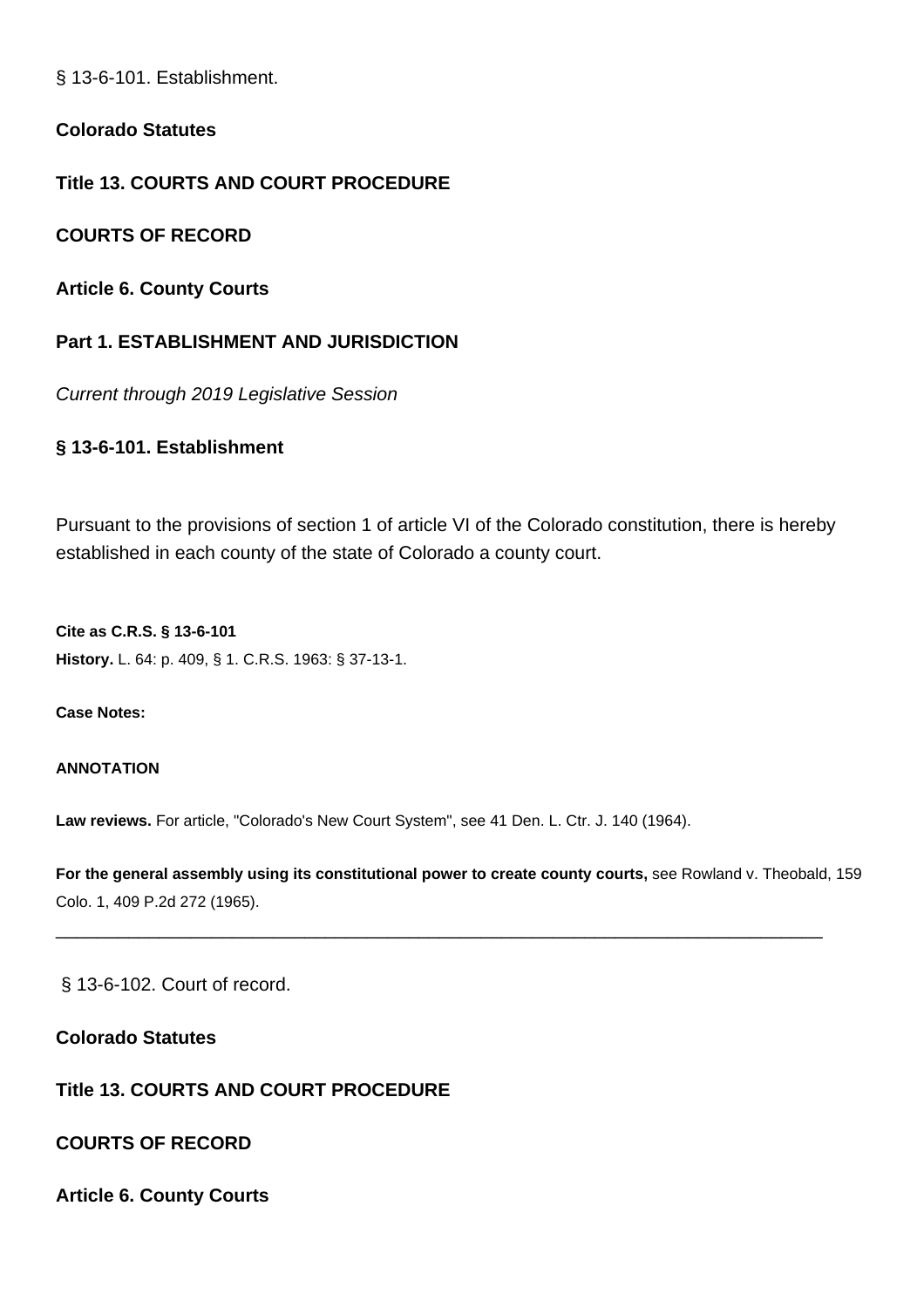# **Part 1. ESTABLISHMENT AND JURISDICTION**

Current through 2019 Legislative Session

# **§ 13-6-102. Court of record**

Each county court shall be a court of record, with such powers as are inherent in constitutionally created courts.

**Cite as C.R.S. § 13-6-102 History.** L. 64: p. 409, § 2. C.R.S. 1963: § 37-13-2.

### **Case Notes:**

### **ANNOTATION**

**County court records are entitled to the same presumptions as those of district courts.** The county courts are courts of record, and as to matters within their jurisdiction under the constitution and laws of this state, their records are supported by the same presumptions and intendments of law as the records of district courts. Fletcher v. Stowell, 17 Colo. 94, 28 P. 326 (1891), citing Hughes v. Cummings, 7 Colo. 138, 2 P. 289 (1883); Dusing v. Nelson, 7 Colo. 184, 2 P. 922 (1883); Behymer v. Nordloh, 12 Colo. 352, 21 P. 37 (1888); In re Rogers, 14 Colo. 18, 22 P. 1053 (1890)(cases decided under repealed laws antecedent to CSA, C. 46, § 156).

\_\_\_\_\_\_\_\_\_\_\_\_\_\_\_\_\_\_\_\_\_\_\_\_\_\_\_\_\_\_\_\_\_\_\_\_\_\_\_\_\_\_\_\_\_\_\_\_\_\_\_\_\_\_\_\_\_\_\_\_\_\_\_\_\_\_\_\_\_\_\_\_\_\_

§ 13-6-103. Statewide jurisdiction.

## **Colorado Statutes**

# **Title 13. COURTS AND COURT PROCEDURE**

# **COURTS OF RECORD**

**Article 6. County Courts**

# **Part 1. ESTABLISHMENT AND JURISDICTION**

Current through 2019 Legislative Session

## **§ 13-6-103. Statewide jurisdiction**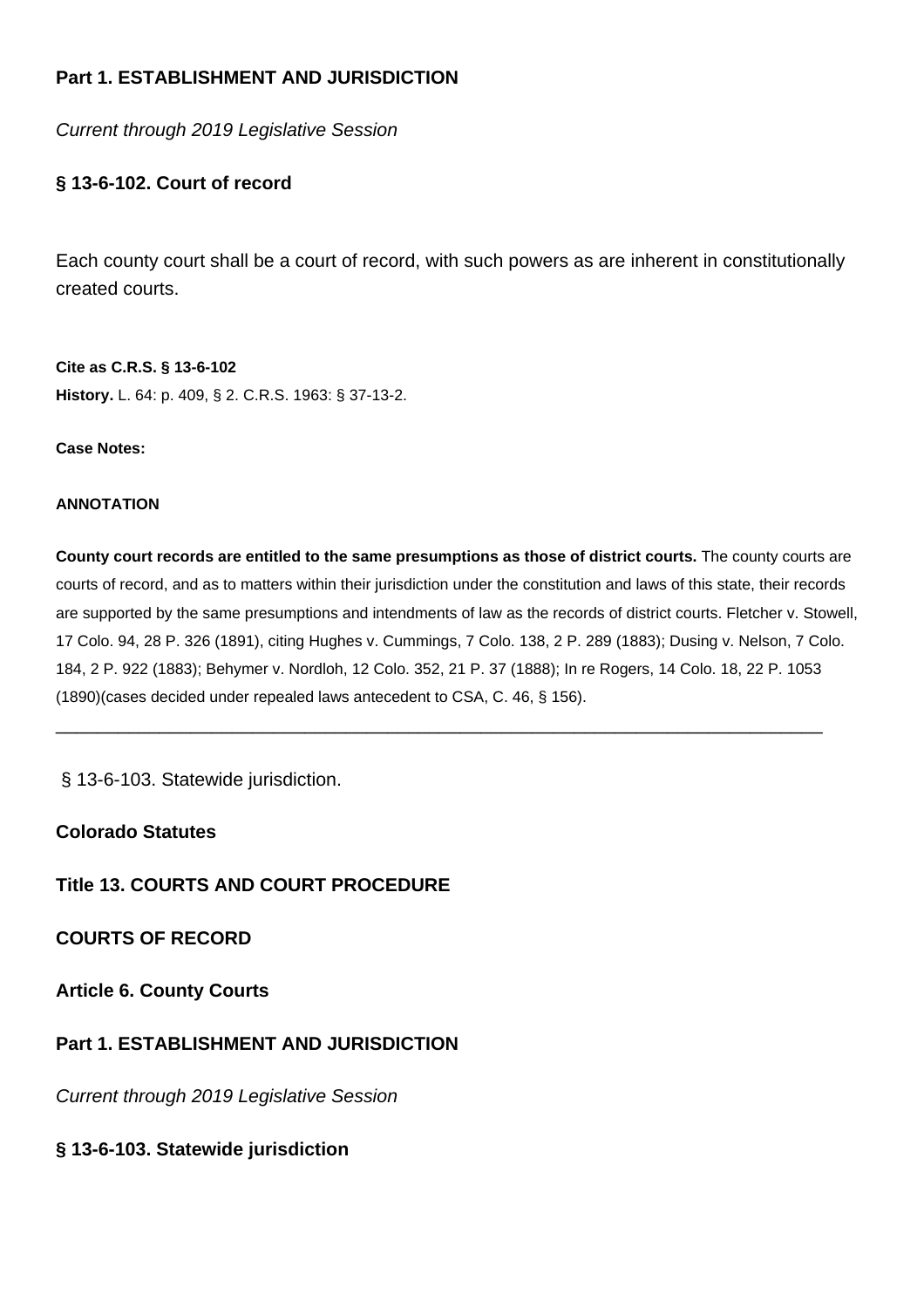The jurisdiction of the county court shall extend to all cases which arise within the boundaries of this state or are subject to its judicial power and which are within the limitations imposed by this article, but the exercise of this jurisdiction is subject to restrictions of venue as established by this article or, if there are none, by rule of the Colorado supreme court.

**Cite as C.R.S. § 13-6-103 History.** L. 64: p. 409, § 3. C.R.S. 1963: § 37-13-3. L. 79: Entire section amended, p. 598, § 12, effective July 1.

\_\_\_\_\_\_\_\_\_\_\_\_\_\_\_\_\_\_\_\_\_\_\_\_\_\_\_\_\_\_\_\_\_\_\_\_\_\_\_\_\_\_\_\_\_\_\_\_\_\_\_\_\_\_\_\_\_\_\_\_\_\_\_\_\_\_\_\_\_\_\_\_\_\_

§ 13-6-104. Original civil jurisdiction.

# **Colorado Statutes**

# **Title 13. COURTS AND COURT PROCEDURE**

# **COURTS OF RECORD**

# **Article 6. County Courts**

# **Part 1. ESTABLISHMENT AND JURISDICTION**

Current through 2019 Legislative Session

## **§ 13-6-104. Original civil jurisdiction**

- (1) On and after January 1, 2019, the county court shall have concurrent original jurisdiction with the district court in civil actions, suits, and proceedings in which the debt, damage, or value of the personal property claimed does not exceed twenty-five thousand dollars, including by way of further example, and not limitation, jurisdiction to hear and determine actions in tort and assess damages therein not to exceed twenty-five thousand dollars. The county court shall also have jurisdiction of counterclaims in all such actions when the counterclaim does not exceed twenty-five thousand dollars.
- (2) The county court shall have concurrent original jurisdiction with the district court in actions to foreclose liens pursuant to article 20 of title 38 and in cases of forcible entry, forcible detainer, or unlawful detainer, except when such cases involve the boundary or title to real property and except as provided in section 13-40-109. Judgment in the county court for rent, damages on account of unlawful detention, damages for injury to property, and damages incurred under article 20 of title 38 pursuant to this subsection (2) shall not exceed a total of twenty-five thousand dollars, exclusive of costs and attorney fees, nor shall the county court on and after January 1, 2019, have jurisdiction if the monthly rental value of the property exceeds twenty-five thousand dollars.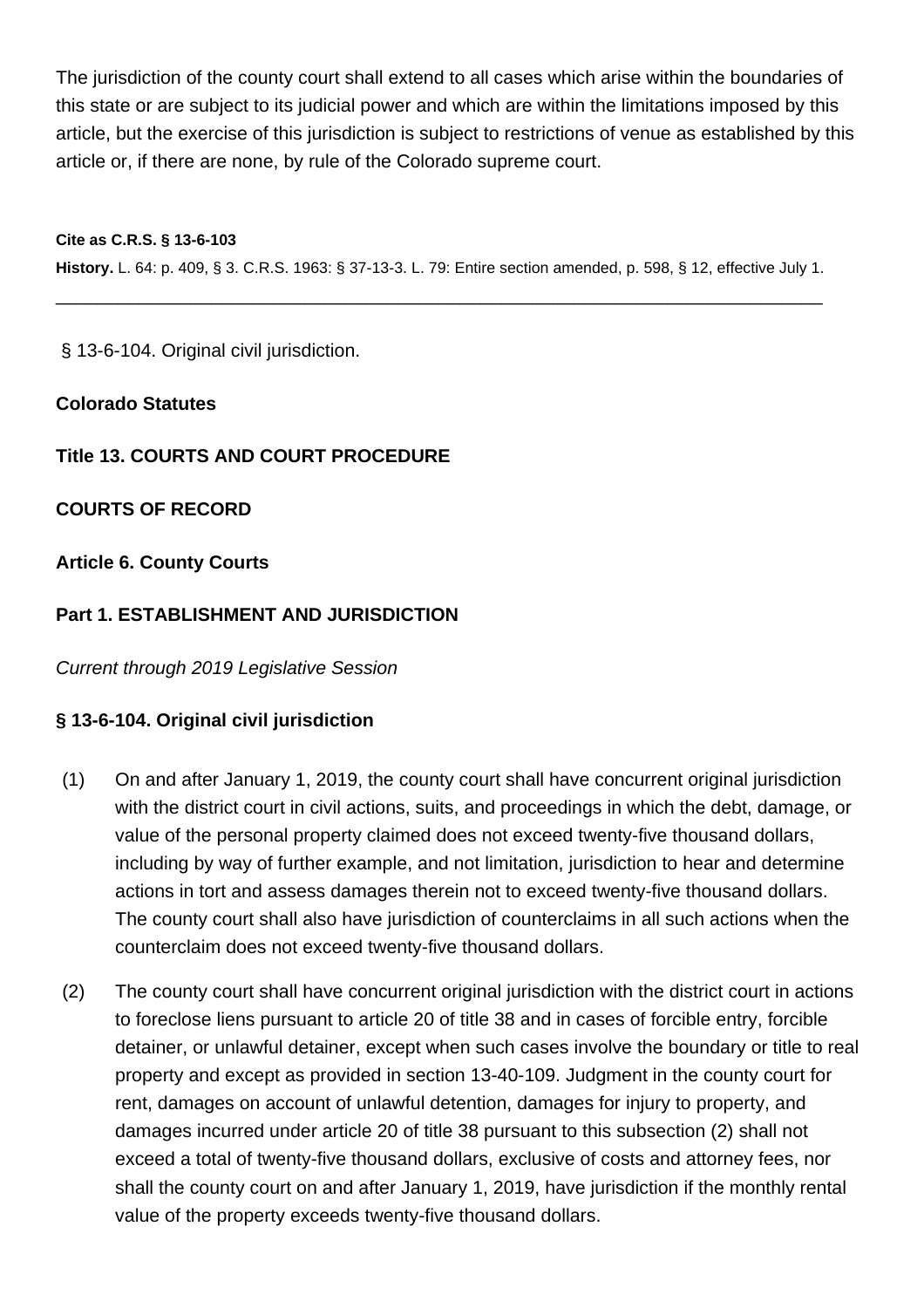- (3) The county court shall have concurrent original jurisdiction with the district court in petitions for change of name.
- (4) Repealed.
- (5) The county court shall have concurrent original jurisdiction with the district court to issue temporary and permanent civil restraining orders as provided in article 14 of this title.
- (6) (Deleted by amendment, L. 99, p. 501, §5, effective July 1, 1999.)
- (7) The county court shall have concurrent original jurisdiction with the district court to hear actions brought pursuant to section 25-8-607, C.R.S.
- (8) The county court shall have original jurisdiction in hearings concerning the impoundment of motor vehicles pursuant to section 42-13-106, C.R.S.
- (9) (Deleted by amendment, L. 99, p. 501, §5, effective July 1, 1999.)

### **Cite as C.R.S. § 13-6-104**

### **History.** Amended by 2018 Ch. 298, §1, eff. 1/1/2019.

L. 64: p. 409, § 4. C.R.S. 1963: § 37-13-4. L. 67: p. 1063, § 2. L. 75: (2) amended, p. 1419, § 8, effective April 24; (1) and (2) amended, p. 561, § 1, effective October 1. L. 78: (5) added, p. 352, § 1, effective April 21. L. 79: (6) added, p. 599, § 13, effective July 1. L. 81: (1) and (2) amended, p. 879, § 1, effective July 1; (7) added, p. 1338, § 2, effective July 1. L. 82: (5) R&RE and (6) amended, p. 301, §§ 2, 3, effective April 23. L. 86: (8) added, p. 924, § 2, effective April 3. L. 87: (2) amended, p. 1576, § 13, effective July 10. L. 90: (1) and (2) amended, p. 848, § 2, effective May 31; (1) and (2) amended, p. 854, § 2, effective July 1. L. 92: (9) added, p. 292, § 2, effective April 23. L. 94: (4) repealed, p. 2031, § 6, effective July 1; (8) amended, p. 2548, § 29, effective January 1, 1995. L. 99: (5), (6), and (9) amended, p. 501, § 5, effective July 1. L. 2001: (1) and (2) amended, p. 1517, § 11, effective September 1. L. 2018: (1) and (2) amended, (SB 18-056), ch. 298, p. 1816, § 1, effective January 1, 2019.

#### **Editor's Note:**

Section 5 of chapter 298 (SB 18-056), Session Laws of Colorado 2018, provides that the act changing this section applies to civil actions filed on or after January 1, 2019.

#### **Case Notes:**

#### **ANNOTATION**

### **I. GENERAL CONSIDERATION.**

**Law reviews.** For comment on Ohmie v. Martinez, appearing below, see 38 Dicta 123 (1961). For note, "Rural Poverty and the Law in Southern Colorado", see 47 Den. L.J. 82 (1970).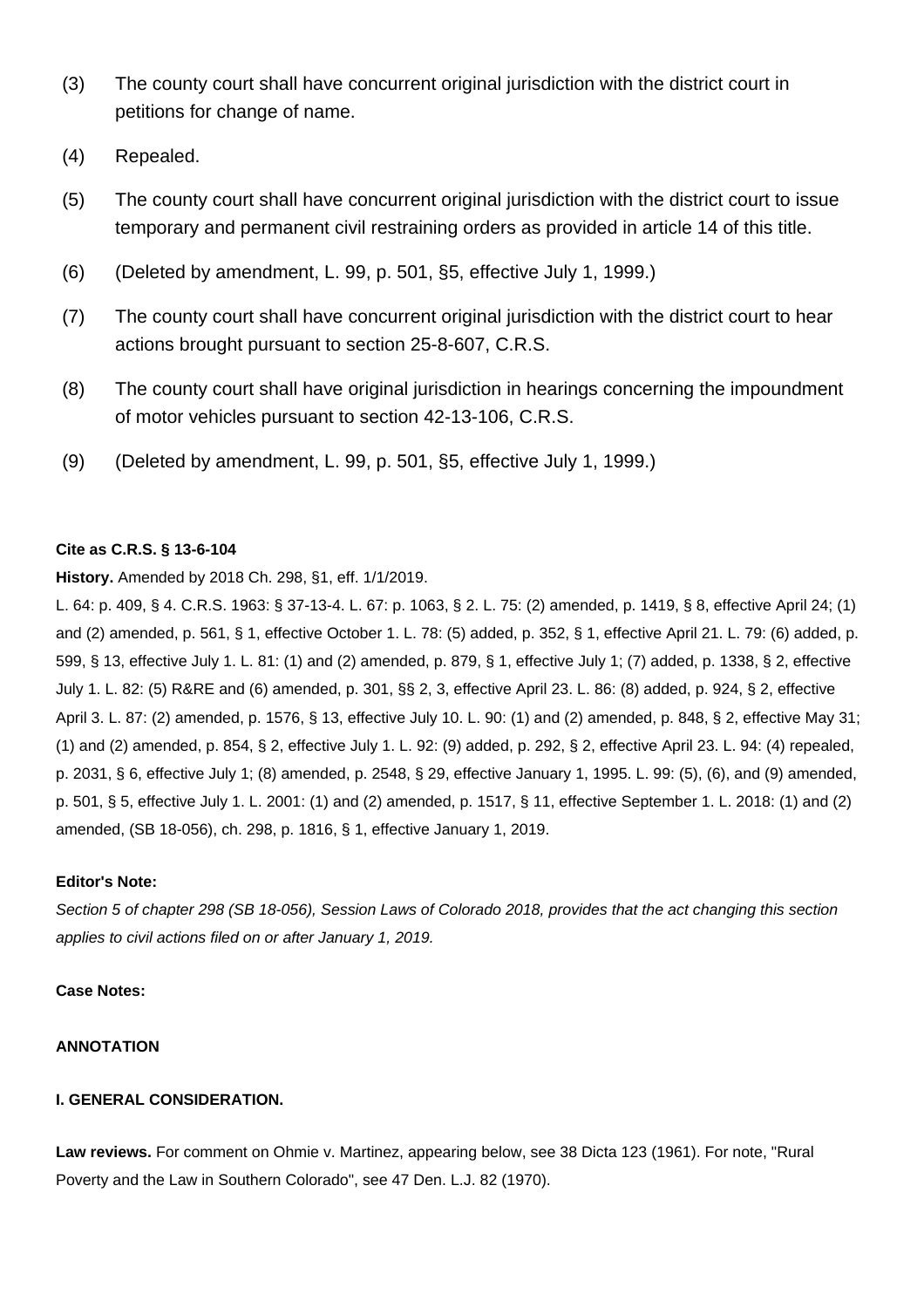**Annotator's note.** Since § 13-6-104 is similar to repealed laws antecedent to CSA, C. 46, § 156, relevant cases construing those provisions have been included in the annotations to this section.

**The jurisdiction of district and county courts is concurrent** with respect to matters which fall within the jurisdiction of both. Ohmie v. Martinez, 141 Colo. 480, 349 P.2d 131 (1960).

**County court may enforce a state agency's imposition of a monetary penalty.** Gibbs v. Colo. Mined Land Reclamation Bd., 883 P.2d 592 (Colo. App. 1994).

#### **II. SUBJECT MATTER JURISDICTION.**

**County courts have general subject matter jurisdiction.** Jurisdiction of the subject matter is the power to deal with the general abstract question, to hear the particular facts in any case relating to this question, and to determine whether or not they are sufficient to invoke the exercise of that power. Camplin v. Jackson, 34 Colo. 447, 83 P. 1017 (1905).

**County court has jurisdiction in all civil matters, both in law and in equity, except as expressly limited.** Flynn v. Casper, 26 Colo. App. 344, 144 P. 1137 (1914), citing Sievers v. Garfield County Court, 11 Colo. App. 147, 52 P. 634 (1898); Arnett v. Berg, 18 Colo. App. 341, 71 P. 636 (1903).

**County court has jurisdiction in habeas corpus proceedings.** Habeas corpus by a parent, demanding the custody of his infant child, is, under this section, within the jurisdiction of the county court. Flynn v. Casper, 26 Colo. App. 344, 144 P. 1137 (1914).

**This section does not apply to proceedings under the eminent domain act.** Bd. of County Comm'rs v. Poundstone, 74 Colo. 191, 220 P. 234 (1923).

**Nor does it apply in proceedings for injunction against city or town ordinance.** County courts have no jurisdiction to control, by injunction, proceedings before police magistrates or justices of the peace acting as such in the enforcement of the ordinances of cities and towns. Hart v. Dana, 12 Colo. App. 499, 55 P. 958 (1889).

#### **III. JURISDICTIONAL AMOUNT.**

**Annotator's note.** The jurisdictional amount in repealed laws antecedent to CSA, C. 46, § 156, was \$2,000.

**The purpose behind regulating the jurisdiction of the county court as to the amount** in controversy is to expedite the handling of small claims. This purpose must be considered in the light of the policy that a person cannot be allowed to invoke the jurisdiction of a court, acquiesce in the decree thus obtained, and later question the validity of the judgment when it is enforced against him. Under the circumstances, the petitioner is estopped by his acquiescence and conduct from asserting the invalidity of the judgment in the county court. In re Estate of Lee v. Graber, 170 Colo. 419, 462 P.2d 492 (1969).

**Jurisdictional allegation is an essential prerequisite.** Jurisdictional allegation in the complaint that the relief sought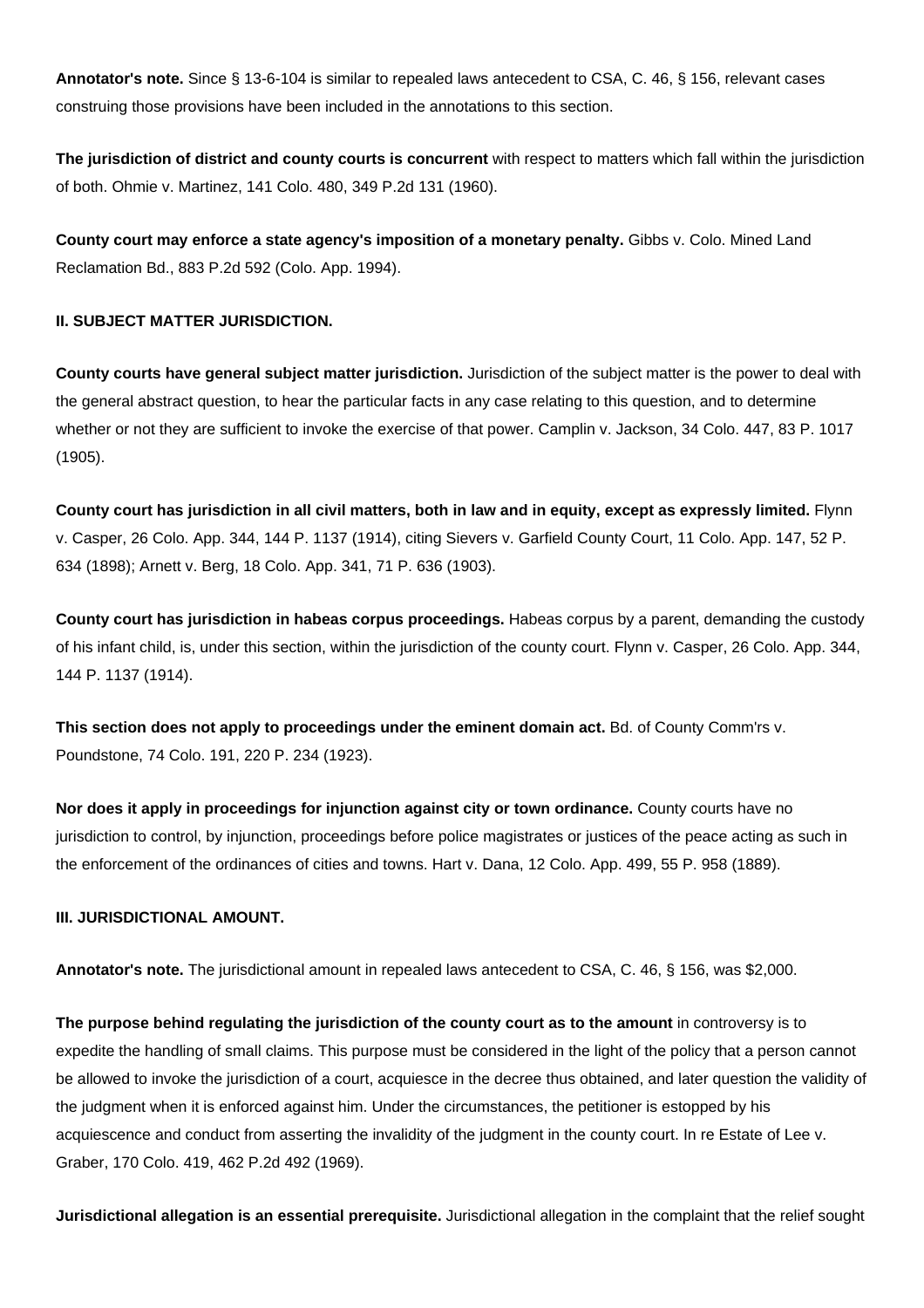does not exceed the jurisdictional sum is an essential prerequisite to the exercise of jurisdiction by the court. Myers v. Myers, 110 Colo. 412, 135 P.2d 235 (1943).

**This section does not prescribe a form for the jurisdictional averment.** There is nothing in this section that indicates an intention to require the jurisdictional averment to be in a prescribed form. The import of the language employed therein is, that it must affirmatively appear from the complaint that the value of the property in controversy, or the amount involved, for which relief is sought, does not exceed the jurisdictional sum. Hughes v. Brewer, 7 Colo. 583, 4 P. 1115 (1884); Bloomer v. Jones, 22 Colo. App. 404, 125 P. 541 (1912).

**Complaint may be amended to show jurisdiction.** A complaint in a county court which is insufficient by reason of the omission of a jurisdictional averment may be amended so as to give the court jurisdiction. Myers v. Myers, 110 Colo. 412, 135 P.2d 235 (1943).

**Amendment may be allowed to include averment.** In condemnation proceedings in the county courts under this section the complaint, if lacking the requisite jurisdictional allegations, is not entirely void but amendable, and when a complaint is amended, it stands as though it had originally read as amended. Goodman v. City of Ft. Collins, 164 F. 970 (8th Cir. 1908).

**A defect in this respect may be aided by the answer.** A complaint in an action in the county court which did not allege that the value of the property involved was less than \$2,000, if defective in that respect, was aided by the answer, which alleged it was not worth \$1,500. Petri v. Doughty, 75 Colo. 551, 227 P. 388 (1924).

**In a bill to quiet title to lands, an averment** that "the value of the property involved does not exceed or equal two thousand dollars", suffices to support the jurisdiction of the county court. Green v. Gibson, 53 Colo. 346, 127 P. 239 (1912).

**Complaint must indicate value of land.** In a complaint, in an action to quiet the title to lands, no money judgment being demanded, an averment that "the amount herein involved and sued for does not equal \$2,000", gives no indication of the value of the land, and is not a compliance with this section. A decree given upon such complaint is void, and may be collaterally assailed. Bloomer v. Jones, 22 Colo. App. 404, 125 P. 541 (1912).

**On error defendant will not be heard to question the jurisdiction of the court for want of the averment** as to the amount in controversy required by this section. To permit the jurisdiction to be thus questioned for the first time in the court of review would deprive plaintiff of the right to amend granted by the code of civil procedure. Nelson v. Chittenden, 53 Colo. 30, 123 P. 656 (1912).

**Uncertainties in the record will be resolved in favor of the party successful below;** e.g., as to whether an averment essential to the jurisdiction of the court below, appearing by interlineation in the complaint, was therein, when it was originally filed. Dunkle v. French, 51 Colo. 170, 116 P. 1039 (1911).

**Determination of jurisdictional amount.** The amount fixed as the statutory limitation of the jurisdiction must be taken to mean the amount due the plaintiff, or the value or amount of his claim, or the value of the property sought to be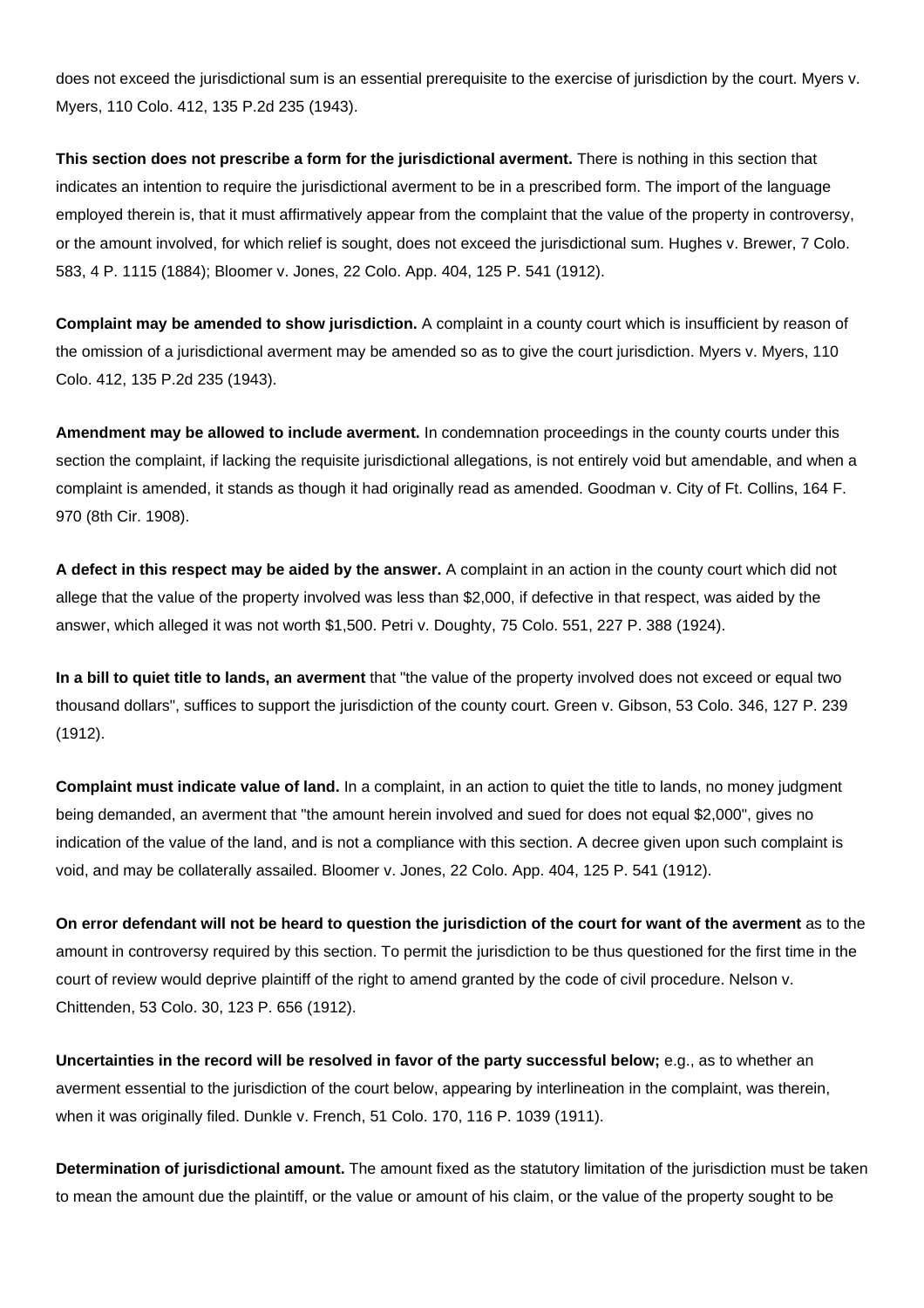recovered at the time of bringing the action, and in an action for the recovery of money, where the principal sum draws interest, if the amount due at the time of the commencement of the action, including interest, does not exceed the jurisdictional amount, the county court, under the constitution and this section, has jurisdiction, and the accumulation of interest pendente lite will not oust such jurisdiction. Denver Brick Mfg. Co. v. McAllister, 6 Colo. 326 (1882).

**Jurisdictional limit applies to the total amount to be paid,** and not to each monthly payment of child support. Mathews v. Urban, 645 P.2d 290 (Colo. App. 1982).

**For when averments are sufficient,** see Hughes v. Brewer, 7 Colo. 583, 4 P. 1115 (1884).

**Once a court has jurisdiction over a case because the total sum sought is within the jurisdictional limit,** the court does not lose jurisdiction simply because the case is litigated, and attorney fees incurred and awarded exceed the jurisdictional amount. Ferrell v. Glenwood Brokers, Ltd., 848 P.2d 936 (Colo. 1993).

### **Cross References:**

(1) For treatment by county court of restraining orders issued in restraint of persons threatening assaults and bodily harm, see C.R.C.P. 365(b); for civil protection orders, see article 14 of this title; for provisions relating to domestic abuse programs, see article 7.5 of title 26.

(2) For the legislative declaration contained in the 1990 act amending subsections (1) and (2), see section 1 of chapter 100, Session Laws of Colorado 1990.

\_\_\_\_\_\_\_\_\_\_\_\_\_\_\_\_\_\_\_\_\_\_\_\_\_\_\_\_\_\_\_\_\_\_\_\_\_\_\_\_\_\_\_\_\_\_\_\_\_\_\_\_\_\_\_\_\_\_\_\_\_\_\_\_\_\_\_\_\_\_\_\_\_\_

§ 13-6-105. Specific limits on civil jurisdiction.

## **Colorado Statutes**

## **Title 13. COURTS AND COURT PROCEDURE**

## **COURTS OF RECORD**

## **Article 6. County Courts**

## **Part 1. ESTABLISHMENT AND JURISDICTION**

Current through 2019 Legislative Session

## **§ 13-6-105. Specific limits on civil jurisdiction**

- (1) The county court has no civil jurisdiction except that specifically conferred upon it by law. In particular, it has no jurisdiction over the following matters:
	- (a) Matters of probate;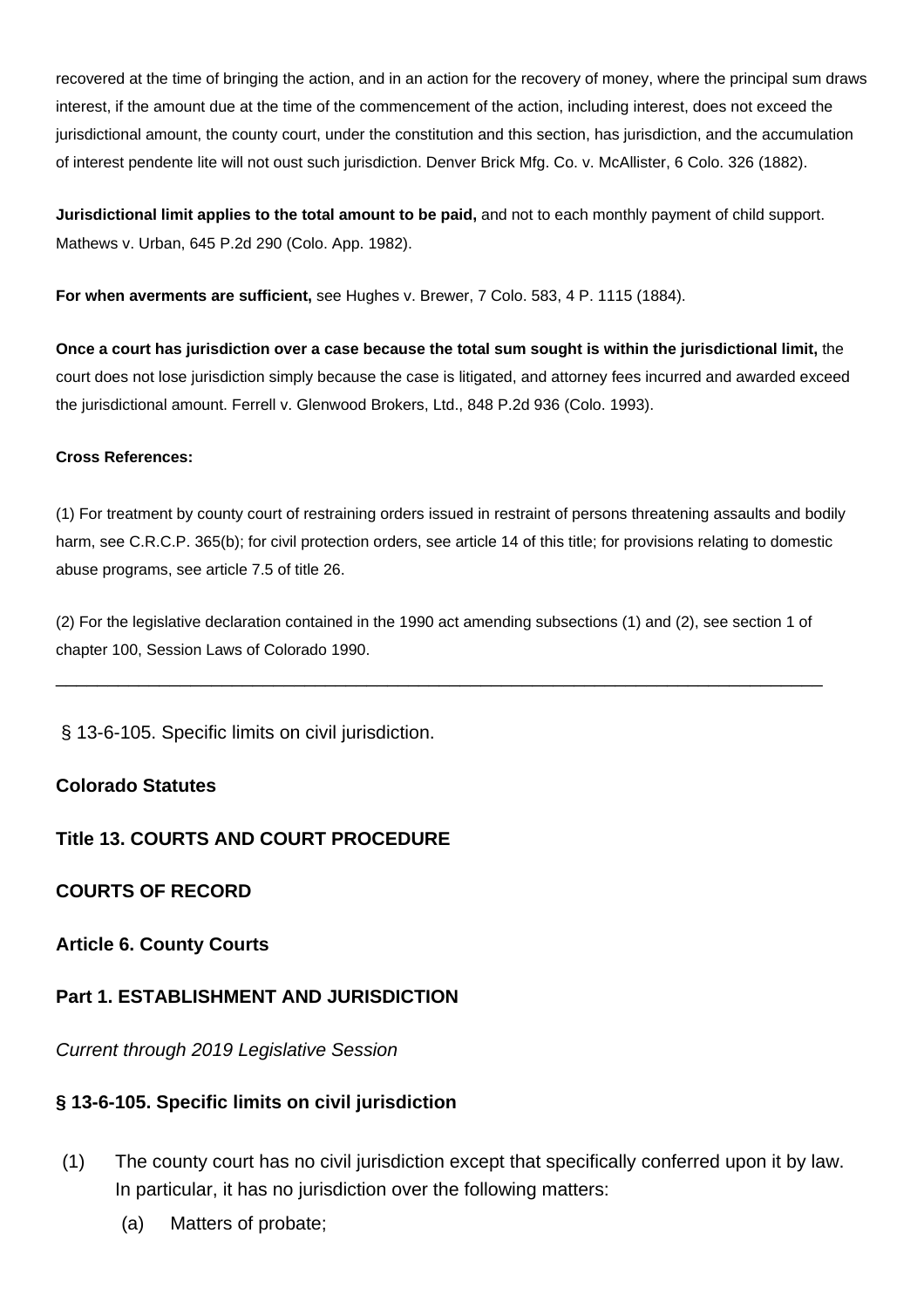- (b) Matters of mental health, including commitment, restoration to competence, and the appointment of conservators;
- (c) Matters of dissolution of marriage, declaration of invalidity of marriage, and legal separation;
- (d) Matters affecting children, including the allocation of parental responsibilities, support, guardianship, adoption, dependency, or delinquency;
- (e) Matters affecting boundaries or title to real property;
- (f) Original proceedings for the issuance of injunctions, except:
	- (I) As provided in sections 13-6-104(5) and 38-12-507(1)(b) ;
	- (II) As required to enforce restrictive covenants on residential property and to enforce section 6-1-702.5 ; and
	- (III) As otherwise specifically authorized in this article 6 or, if there is no authorization, by rule of the Colorado supreme court.
- (2) Any powers or duties previously placed in the county court by law in connection with any of the matters excluded from the jurisdiction of the county court by this section are transferred to the district court or, if within their jurisdiction, to the probate court of the city and county of Denver or the juvenile court of the city and county of Denver, and the statutes relating thereto shall be so construed.
- (3) Nothing in this section shall be deemed to prevent the appointment of county judges as magistrates in juvenile matters or as magistrates in mental health and other matters. Appointments of county judges as magistrates in mental health and other matters are authorized, and, when so appointed by the district judge, the county judge shall serve as a district court officer for the designated purposes.

### **Cite as C.R.S. § 13-6-105**

**History.** Amended by 2019 Ch. 229, §1, eff. 8/2/2019.

L. 64: p. 410, § 5. C.R.S. 1963: § 37-13-5. L. 78: (1)(f) amended, p. 353, § 2, effective April 21. L. 79: (1)(f) amended, p. 599, § 14, effective July 1; (3) amended, p. 963, § 12, effective July 1. L. 88: (1)(f) amended, p. 601, § 1, effective July 1. L. 91: (3) amended, p. 356, § 8, effective April 9. L. 98: (1)(d) amended, p. 1392, § 24, effective February 1, 1999. L. 2000: (1)(f) amended, p. 2034, § 2, effective August 2. L. 2008: (1)(f) amended, p. 596, § 4, effective August 5.

#### **Editor's Note:**

Section 10 of chapter 229 (HB 19-1170), Session Laws of Colorado 2019, provides that the act changing this section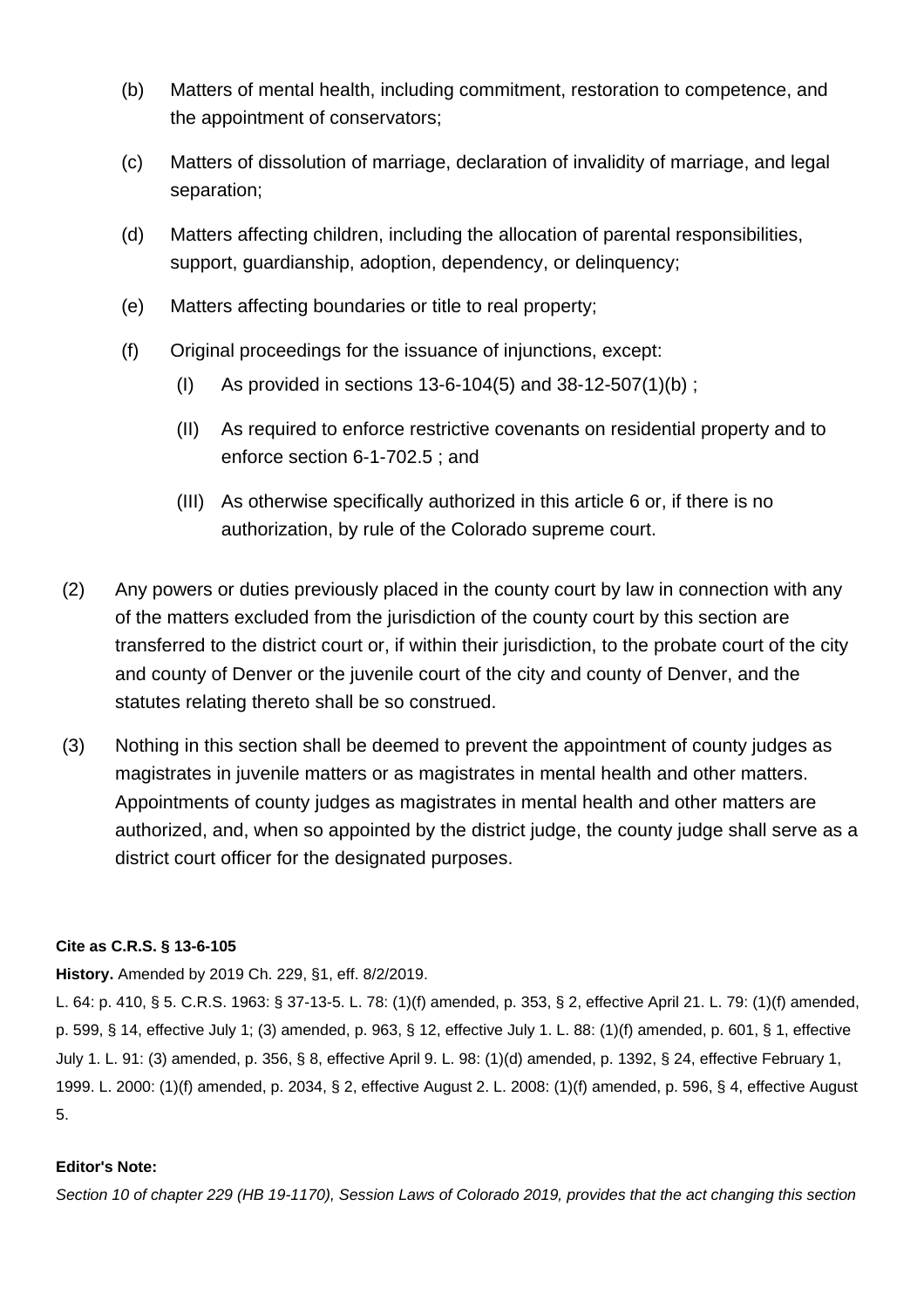applies to conduct occurring on or after August 2, 2019.

#### **Case Notes:**

#### **ANNOTATION**

**Specific exclusions to county court jurisdiction are found in this section.** The jurisdiction of the newly created county courts was defined and specific exclusions were mentioned in this section. Rowland v. Theobald, 159 Colo. 1, 409 P.2d 272 (1965).

**Election disputes are not withdrawn from county court jurisdiction.** Six classifications of legal matters are expressly mentioned with reference to which the county court shall have no jurisdiction. Nothing concerning election disputes is withdrawn from consideration by the county courts by these expressed exclusions. Rowland v. Theobald, 159 Colo. 1, 409 P.2d 272 (1965).

**County court forced entry and detainer judgment not dispositive of subsequent property ownership question.** Because county courts are specifically precluded from deciding any matters affecting title to real property, judgment entered in a county court forced entry and detainer action cannot be dispositive of the property ownership question in a subsequent quiet title action. Gore Trading Co. v. Alice, 35 Colo. App. 97, 529 P.2d 324 (1974).

**Section not applicable to decrees of specific performance.** In interpreting the reference in this section to "injunctions", presumption is that the general assembly was aware of the legal distinction between injunctions and specific performance decrees. Therefore, subsection (1)(f), which limits a county court's power to issue injunctions, does not limit the court's power to issue decrees of specific performance, and C.R.C.P. 370 properly may be read with the understanding that county courts have jurisdiction to issue decrees of specific performance. Snyder v. Sullivan, 705 P.2d 510 (Colo. 1985).

\_\_\_\_\_\_\_\_\_\_\_\_\_\_\_\_\_\_\_\_\_\_\_\_\_\_\_\_\_\_\_\_\_\_\_\_\_\_\_\_\_\_\_\_\_\_\_\_\_\_\_\_\_\_\_\_\_\_\_\_\_\_\_\_\_\_\_\_\_\_\_\_\_\_

§ 13-6-106. Original criminal jurisdiction.

**Colorado Statutes**

**Title 13. COURTS AND COURT PROCEDURE**

**COURTS OF RECORD**

**Article 6. County Courts**

### **Part 1. ESTABLISHMENT AND JURISDICTION**

Current through 2019 Legislative Session

### **§ 13-6-106. Original criminal jurisdiction**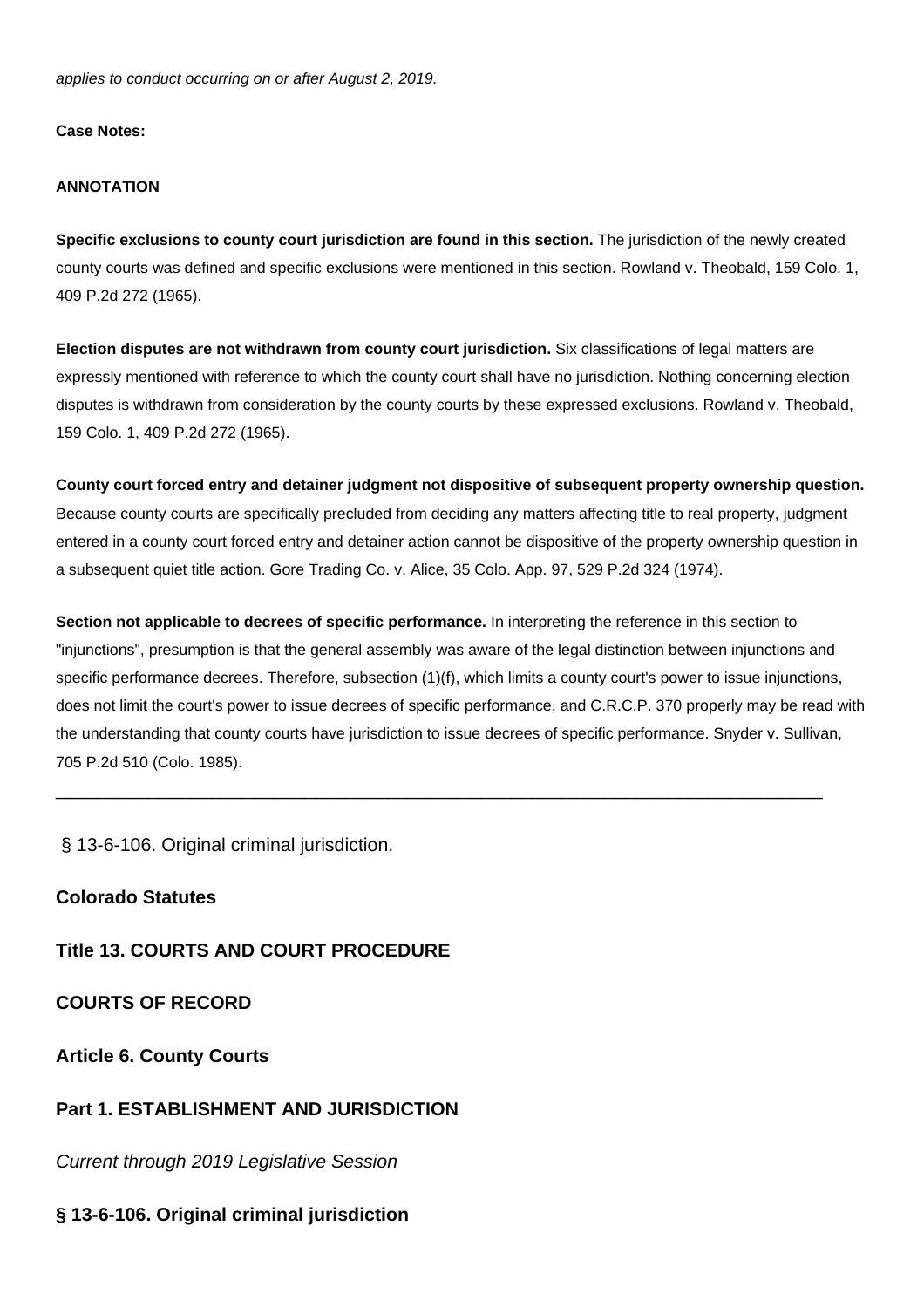- (1) The county court shall have concurrent original jurisdiction with the district court in the following criminal matters:
	- (a) Criminal actions for the violation of state laws which constitute misdemeanors or petty offenses, except those actions involving children over which the juvenile court of the city and county of Denver or the district courts of the state, other than in Denver, have exclusive jurisdiction;
	- (b) The issuance of warrants, the conduct of preliminary examinations, the conduct of dispositional hearings pursuant to section 16-5-301(1), C.R.S., and section 18-1- 404(1), C.R.S., the issuance of bindover orders, and the admission to bail in felonies and misdemeanors.
- (2) The provisions of subsection (1)(b) of this section shall not apply to any child under the age of eighteen years alleged to have committed a felony, except a crime of violence punishable by death or life imprisonment where the accused is sixteen years of age or older.

### **Cite as C.R.S. § 13-6-106**

**History.** L. 64: p. 411, § 6. C.R.S. 1963: § 37-13-6. L. 67: p. 1051, § 6. L. 79: (1)(a) amended, p. 599, § 15, effective July 1. L. 98: (1)(b) amended, p. 1274, § 4, July 1.

#### **Case Notes:**

#### **ANNOTATION**

**Law reviews.** For article, "Commitment of Misdemeanants to the Colorado State Reformatory", see 29 Dicta 294 (1952).

**Annotator's note.** Since § 13-6-106 is similar to repealed § 37-7-1, CRS 53, relevant cases construing that provision have been included in the annotations to this section.

**Under this section, the jurisdiction of county courts in criminal cases is limited to misdemeanors;** hence a conviction of grand larceny in the county court and a sentence to the state penitentiary is void. Latham v. People, 136 Colo. 252, 317 P.2d 894 (1957).

The jurisdiction conferred by the general assembly in § 42-4-1504 for misdemeanors involving the operation of motor vehicles did not intend to impliedly repeal this section conferring original jurisdiction upon the county courts in misdemeanor cases. People v. Griffith, 130 Colo. 475, 276 P.2d 559 (1954).

**Jurisdiction extends to offenses under § 42-4-1501.** Jurisdiction of the county courts includes those offenses